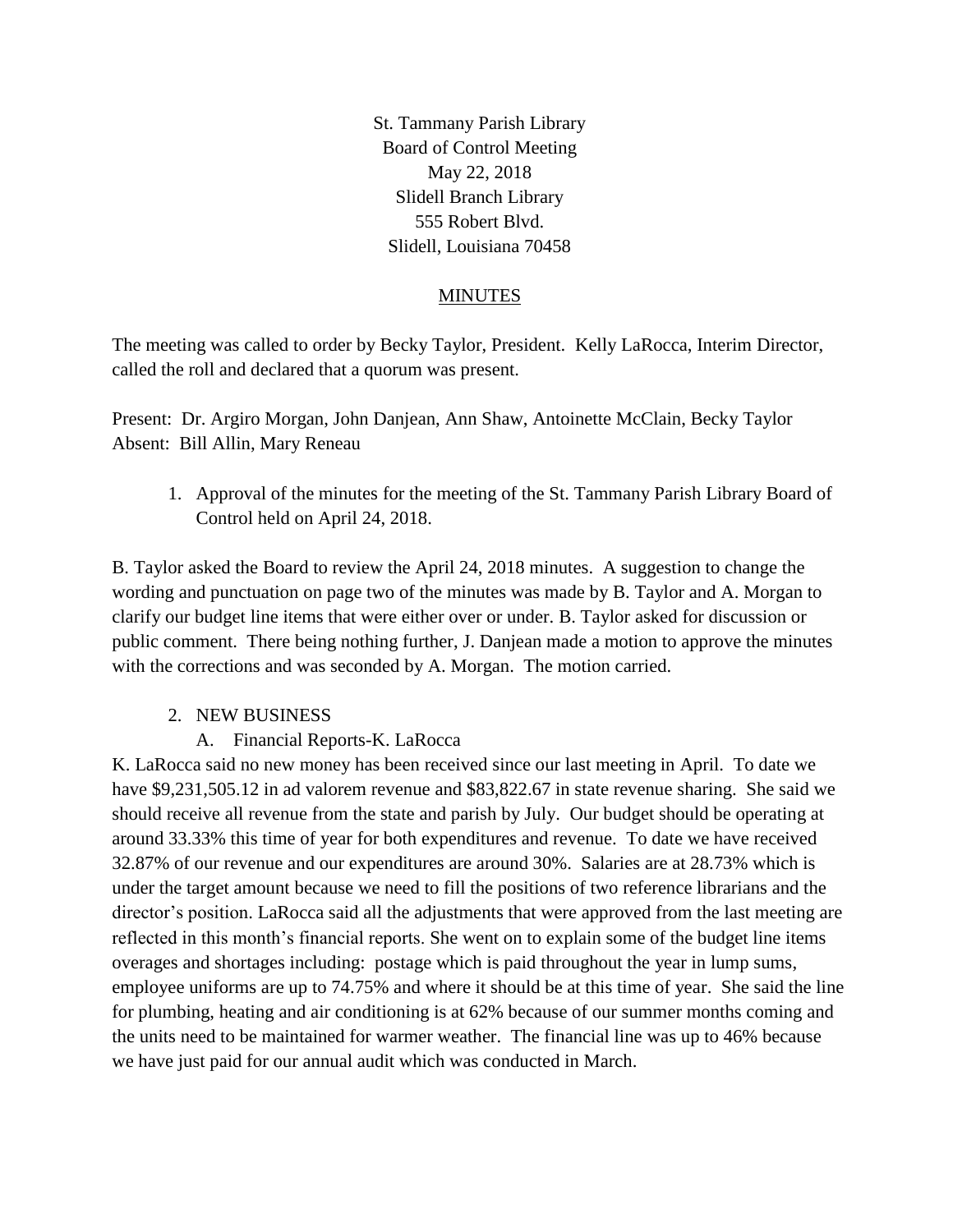St. Tammany Parish Library Board of Control Meeting-Minutes May 22, 2018 Page 2

The convention line was up because we have paid for library employees to attend the annual ALA conference held in New Orleans. We purchased a new delivery van. We had to buy new office chairs to replace old and worn out chairs at various branches. K. LaRocca asked if anyone had any questions about the budget. J. Danjean asked about the incident that started the cameras being installed at the branches. K. LaRocca answered we were installing cameras prior to the incident at Folsom but the incident did speed up the installation process. A. Shaw and A. McClain inquired about the additional police security. K. LaRocca said we use a security detail for the Slidell Branch and police detail for the South Slidell branch in the busy afternoon hours until close. A. Shaw inquired about the line item for artwork in the budget. K. LaRocca said the art committee had a meeting yesterday and they are working to finish their current purchase project. She said the art purchase will happen before the deadline in September. B. Taylor asked if the Board had any more discussion about the financial reports. B. Taylor asked for public comment. There being none, she called for the vote. A. Morgan made a motion to accept the financial reports ending April 30, 2018 and seconded by J. Danjean. Motion carried.

#### B. Surplus Property-K. LaRocca

K. LaRocca said we have surplus property that will need to be sold at the St. Tammany Sheriff's sale. The green delivery van and the 2011 delivery van are no longer operational. We need a resolution passed to sell the surplus property. B. Taylor asked how many miles are put on the delivery vehicle annually. B. Geiger replied roughly 150 miles per day. A. Shaw asked who will receive the proceeds. K. LaRocca said the funds will go to the library. B. Taylor asked for additional discussion and public comment. She read the resolution as follows: St. Tammany Parish Library Board of Control Resolution to declare certain movable property surplus and authorizing its disposition May 22, 2018. Whereas, the St. Tammany Parish Library is the owner of the following described movable property; and Whereas, St. Tammany Parish Library declares the following movable property no longer needed for a public purpose due to its age, mileage, and repair costs and, thus is no longer viable to maintain; and Whereas, St. Tammany Parish Library desires to declare said movable property as surplus and dispose of the same. Now Therefore Be It Resolved, that St. Tammany Parish Library Board of Control hereby declares the following movable property as surplus and authorizes the disposition of the same, all in accordance with state law: Id Number/ Description. 2002 Dodge Ram VIN #2B7KB31Y72K114538 and 2011 Ford E450 VIN#1FDXE4FS5BDA63019. This resolution having been submitted to a vote, the vote thereon was as follows: Moved for adoption by J. Danjean and seconded by A. McClain. 5 Yeas, 0 Nays 0 Abstaining and 2 Absent. Resolution approved.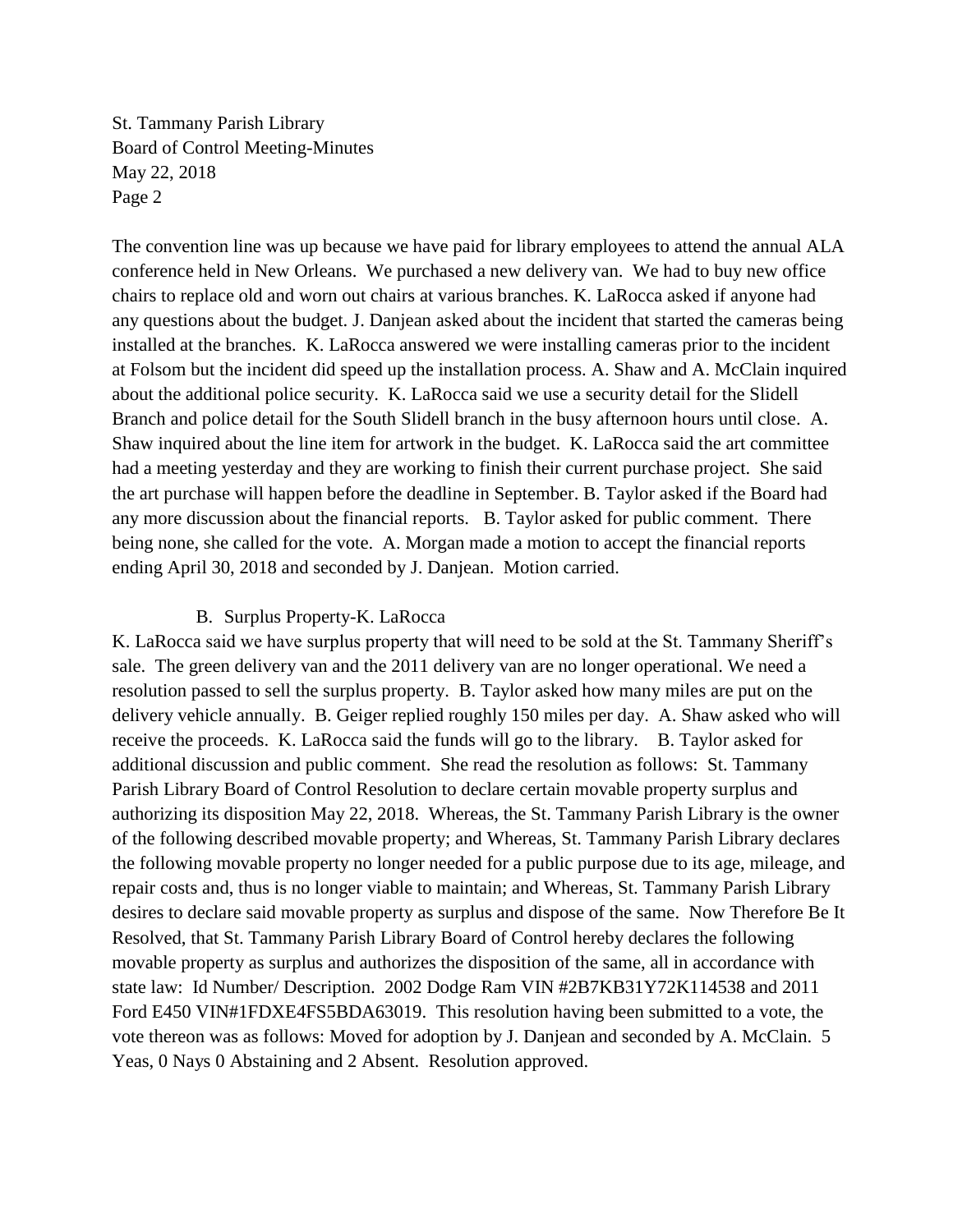St. Tammany Parish Library Board of Control Meeting-Minutes May 22, 2018 Page 3

#### C. Updates to Drug Testing Policy-B. Geiger

B. Geiger said our workers compensation insurance company has requested we add a Post-Accident Testing and Counseling/Rehabilitation section to our current Drug and Alcohol Policy. He read the paragraphs to be added, saying when there is reasonable cause, employees could be tested post-accident or as a result of a near accident. The second paragraph he read said counseling and/or rehabilitation is available to employees who ask for it. He said we have not had any issues with these subjects but it was suggested we make these additions as part of our yearly review. Ms. Sandy Hughes, our human resources consultant, has approved the new sections. B. Taylor asked if there was any discussion from the Board or public comment. There being none, she called for the vote. A. Shaw made a motion to admit the new sections regarding Post-Accident Testing and Counseling/Rehabilitation to our current Drug and Alcohol Policy as submitted. It was seconded by J. Danjean. Motion carried.

#### D. Director Search Committee Report-B. Taylor

B. Taylor said the sub-committee of the Director Search Committee met on May 17, 2018 to finalize a draft for the advertisement of the director's position. B. Taylor said after the Board's review and approval, they hope to advertise by June 1st. She asked the Board to review the draft. Suggestions were made to change the wording in various sections of the draft and were noted by B. Taylor. She said the job description would be advertised on the ALA and State Library website job lists and our library website. She said the deadline for application submission would be July  $31<sup>st</sup>$  and the interviews will be conducted in August. She said the library should have a new director in place by this September. A. Morgan suggested sending a letter to the LSU library school calling attention to the position and directing interested persons to the websites where they will be advertised. A. Shaw inquired if the applicants would be able to send in their application electronically. B. Taylor said all applications will need to be submitted by mail and that a letter of receipt would be drafted for each. She asked if there was any further discussion or public comment. There being none she called for the vote. A. Morgan moved that the draft of the advertisement for the director's position be approved, with the wording corrections and seconded by J. Danjean. Motion carried.

### E. Interim Director's Report-K. LaRocca

K. LaRocca gave an account of the Library's outreach, programming and staffing updates. The new library van wrap is complete and the van now in service. She said the Covington Art Committee has decided to donate a bust of Walker Percy to the Covington library. There were some changes in the staff. Abby Mayfield is the new Teen Librarian at Madisonville/Covington.